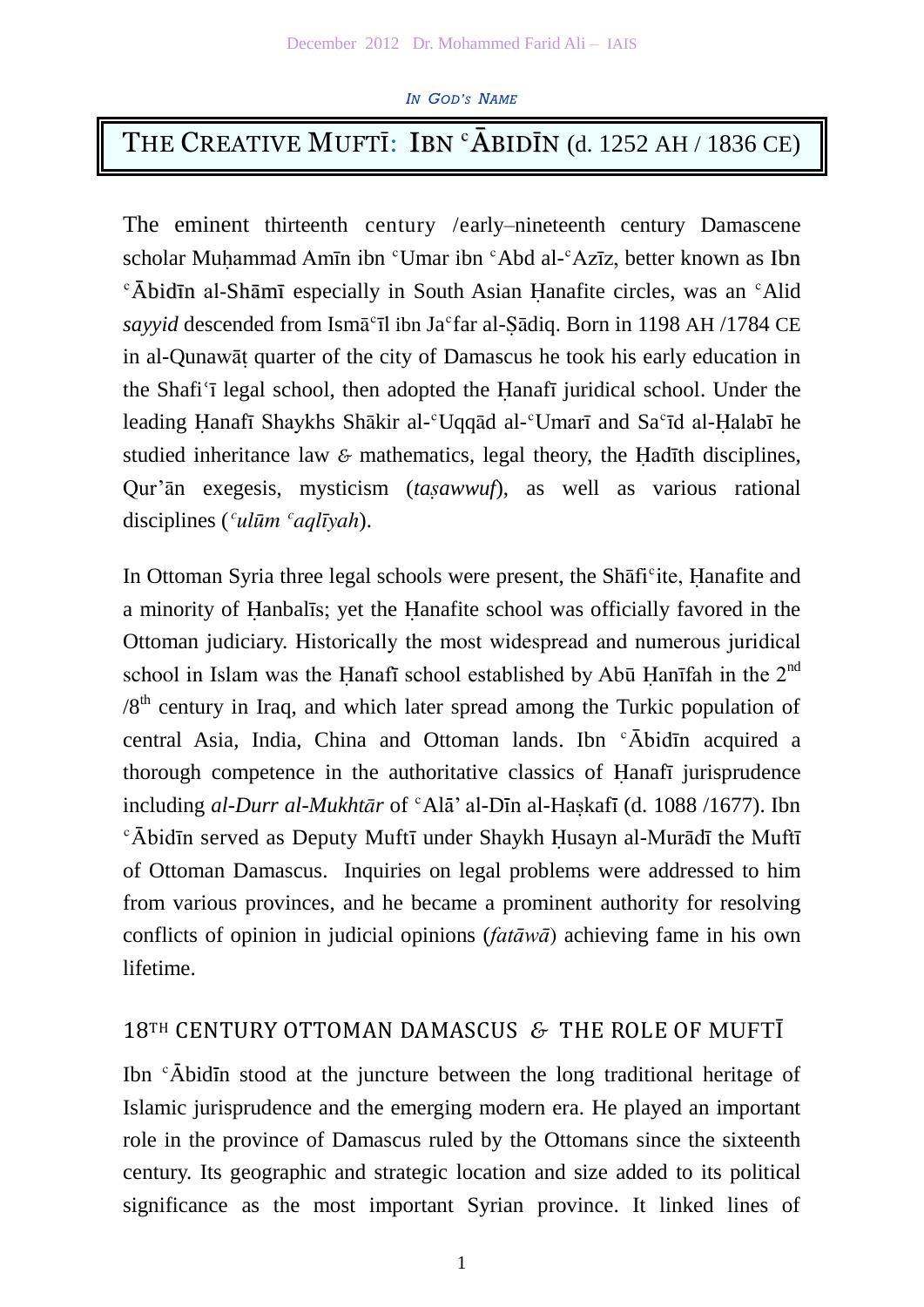communication and routes of trade between East and West – Iraq, Iran and the Mediterranean coast – and North and South – between Anatolia and Northern Syria, Egypt and Arabia, occupying a central intersection of international trade. The importance of long distance commerce may be appreciated when we remember that  $18<sup>th</sup>$  century Damascus was already drinking West Indian Coffee, rather than the Yemeni product.<sup>1</sup> Damascus also had the permanent honor and responsibility of administering and conducting the annual Syrian Pilgrimage to Mecca in the Hijaz.

Under the Ottoman sultans during the eighteenth and nineteenth centuries Damascus was the seat of a *Wālī* (also termed *Pāsha* or *Wazīr*), the only administrator in the province appointed directly by the central Government in Istanbul. The Wālī directed an administrative council (*dīwān*), and a consultative divan comprised of leaders of the military corps, the judiciary including the Hanafi chief Judge and the Ḥanafī Muftī, the head of the syndicate of the Prophet's descendants (*Naqīb al-Ashrāf*), as well as leading religious scholars (*ʿulamā'*) and notables (*aʿyān*). The Judicial administration and courts in the province was headed by the Hanafi Qādi, who was the only non-Arab foreigner within the scholarly circles of Damascus.

The office of the Muftī was under the authority of the Ottoman judicial administration, yet the Muftī played a significant role – perhaps more important than the Qāḍī. Legal decisions taken by the Qādī were often little more than an authentication of the reasoned rulings supplied by the Muftī. The office was normally held by an outstanding member of the local scholarauthorities. In the first half of eighteenth century Damascus, the prominent <sup>c</sup>Imādī family furnished a number of Muftīs; and in the second half of that century the office was dominated by the al-Murādī family. The candidate for muftī was selected by nomination by the *ʿulamā'*, and his name was submitted to *Shaykh al-Islām*, the highest religious authority in Istanbul, for

 $\overline{a}$ 

<sup>1</sup> George Koury, *The Province of Damascus 1783-1832* (Michigan: University Microfilms International, Dissertation Information Service, 1970) p.142; Albert Hourani, *The Fertile Crescent in the eighteenth century*. *A vision of History: Near Eastern and other essays,* (Beirut: Khayats, 1961) p. 65. Many details provided here are drawn from these two works, as well as the study by Michael Chamberlain, *Knowledge and Social Practice in Medieval Damascus 1190-1350*, Cambridge studies in Islamic Civilization, (Cambridge University Press, 1994).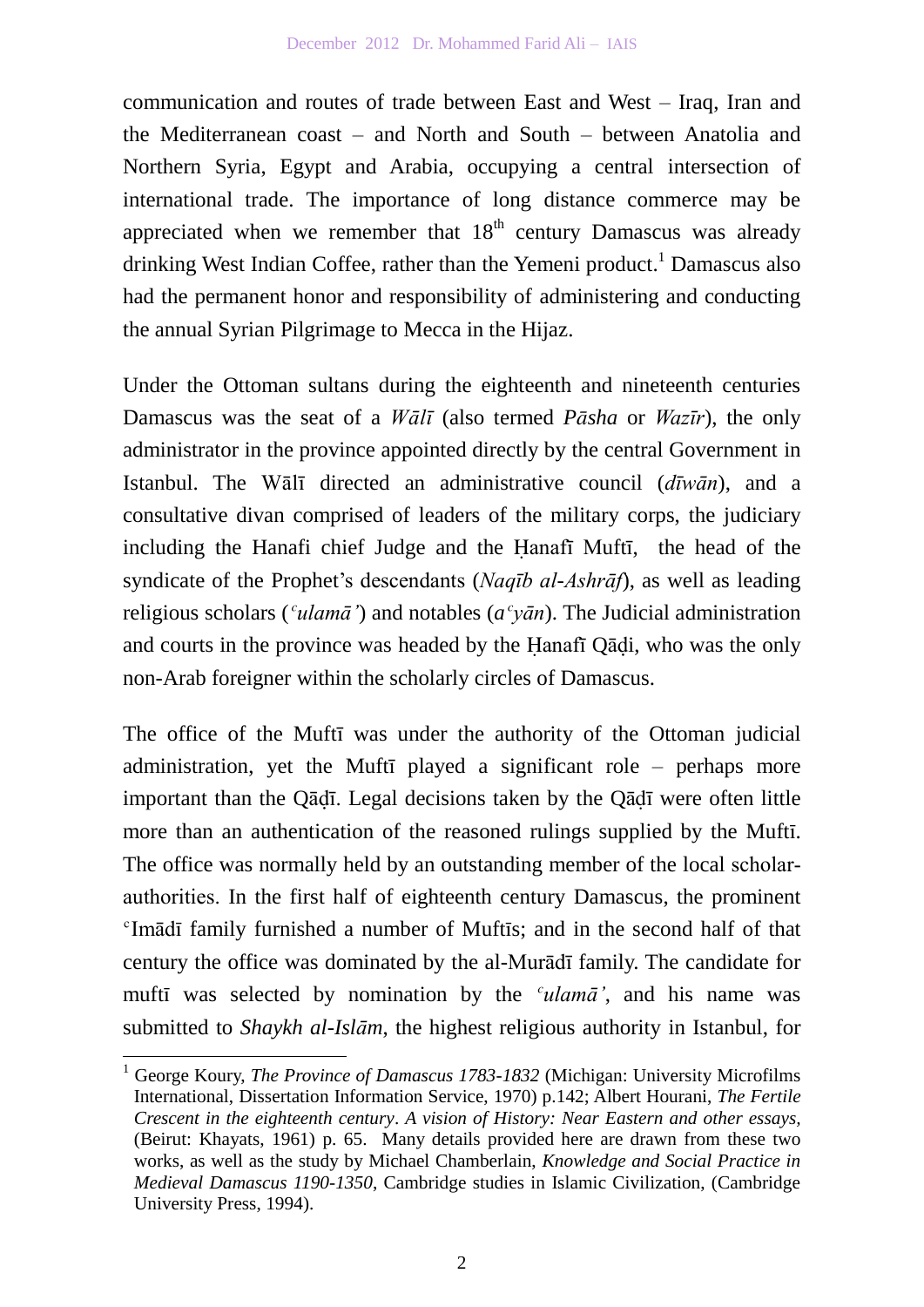approval and official appointment. Unlike the Qādī, the Muftī could hold his position for life unless removed due to political or administrative reasons.

The function of the Muftī was to render his considered legal opinion *fatwā* regarding any legal issue presented to him by the Qādī, or raised by any concerned individual. Such a *fatwā* required the Muftī to exercise his juridical expertise in the history and consensus of jurists over the centuries. The Qādī would then pronounce his decision concurring with the opinion of the Muftī, since the Muftī had the support of local *ʿulamā'* as well as the people, so the Qādī had to accept his *fatwā*. Refusal to accommodate might arouse the opposition of the populace and could result in his own removal. The Ḥanafī Muftī of Damascus had an assistant referred to as *amīn al-fatāwā* or *amīn fatāwā Dimashq*, who held the same qualifications and training as the Muftī. Besides assisting the Muftī, he also acted as his authorized representative. His considered response to legal questions was regarded to be as valid as those of the Muftī himself.

# IBN ʿĀBIDĪN IN 19TH CENTURY DAMASCUS

After the demise of the *Wālī* As<sup>c</sup>ad Pāsha al-<sup>c</sup>Azm who governed Damascus from 1156–72 / 1743–58, Syria experienced an era of unstable governance. This instability itself is understandable when seen that Ibn  $\epsilon$ Abid $\bar{\text{m}}$  spent his lifetime from 1784 to 1836 under twenty seven successive Ottoman governors. It is obvious that the constant changes of governors impacted on every aspect of life – political, economic, and social. The negative impact was not due to Syrian provincial administration alone, but was also prompted by changes in the central government in Istanbul and its relation with Europe. The Venetians, Dutch, Portugese, French, and British were granted concessions to conduct trade and commerce under the Sultans and provincial Wālīs, and introduced major innovations in business practices and lifestyle. The negative and positive response of locals to foreign methods and lifestyles resulted in the appearance of new issues which were dealt with first by the religious scholars and muftīs who played special roles in various administrative councils as mentioned above.

Under these dramatically changing circumstances Ibn  $\epsilon$ Abidin served as the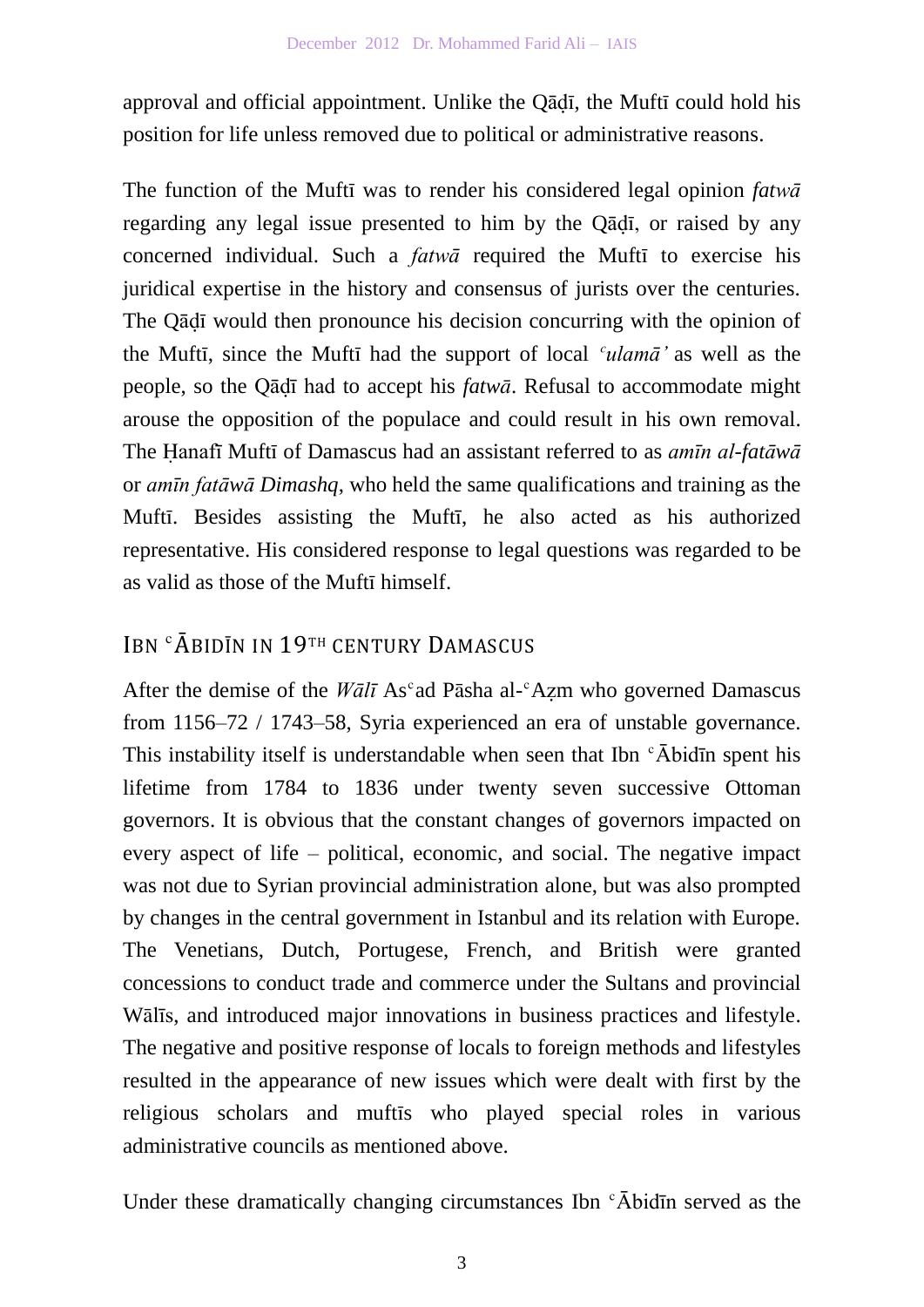*amīn al-fatāwā* under Muftī Husayn al-Murādī in Damascus whose responsibility was to provide reasoned opinions to the governor, and to assist the Qādī by means of legal resolutions through the offices of the Hanafī Muftī, while at the same time voicing the interests of the populace.

### HIS WORK AND CONTRIBUTION

Ibn ʿĀbidīn's legal writings were either commentaries (*Ḥawāshī*) or monographs (*rasā'il*) treating specific topics of Law. Among his most famous works is *Radd al-Muḥtār ʿalā l-Durr al-Mukhtār – Sharḥ Tanwīr al-Abṣār*, also known as *Ḥāshīyah Ibn ʿĀbidīn*. This is considered a basic source-book by the present day Ḥanafī Legal School, being the largest and best known of all his works. He died before its completion, so the remaining sixth part was finished by his son  $\textdegree$ Al $\bar{\text{a}}$ ' al-Dīn (d. 1306 /1888) and later another extension was done by  $c^c$ Abd al-Qādir al-Rāfi $c$ ī (d. 1312 /1894). Ibn  $c^c$ Ābidīn intended this work to be a digested compendium of earlier major compilations of Hanafi Law and therefore to stand alone as a comprehensive summary of his School's jurisprudential methods, opinions and rulings.

Ibn ʿĀbidīn also produced many important *fatāwā* relating to contractual transactions, a field of *sharīʿah* practice which now occupies a prominent place in contemporary Islamic banking and finance. In his *Radd al-Muḥtār* Ibn 'Abidin compiled the opinions of Hanafī legal scholars relevant to freshly occurring legal issues, and responded to legal queries posed to him, while maintaining links to the classical works. He traced the main sources of previous jurists, corrected their mistakenly referenced citations, and verified the authenticity of their opinions. He encouraged Ḥanafī jurists to acquire the rectified reasonings of his School, instead of studying *fiqh* without learning which opinions are preferred and which are secondary or less than sound. This level of verification is likely to save jurists from imitation and indiscriminate following, and opens up before them the path of *ijtihād*.

With this creative approach Ibn  $\epsilon$  Abidin challenged his contemporaries for whom the fame of a scholarly text or accepting the precedent of a scholar was valid argument in making legal judgments. His carefully crafted method demonstrates that he was not only interested to respond to solicitations of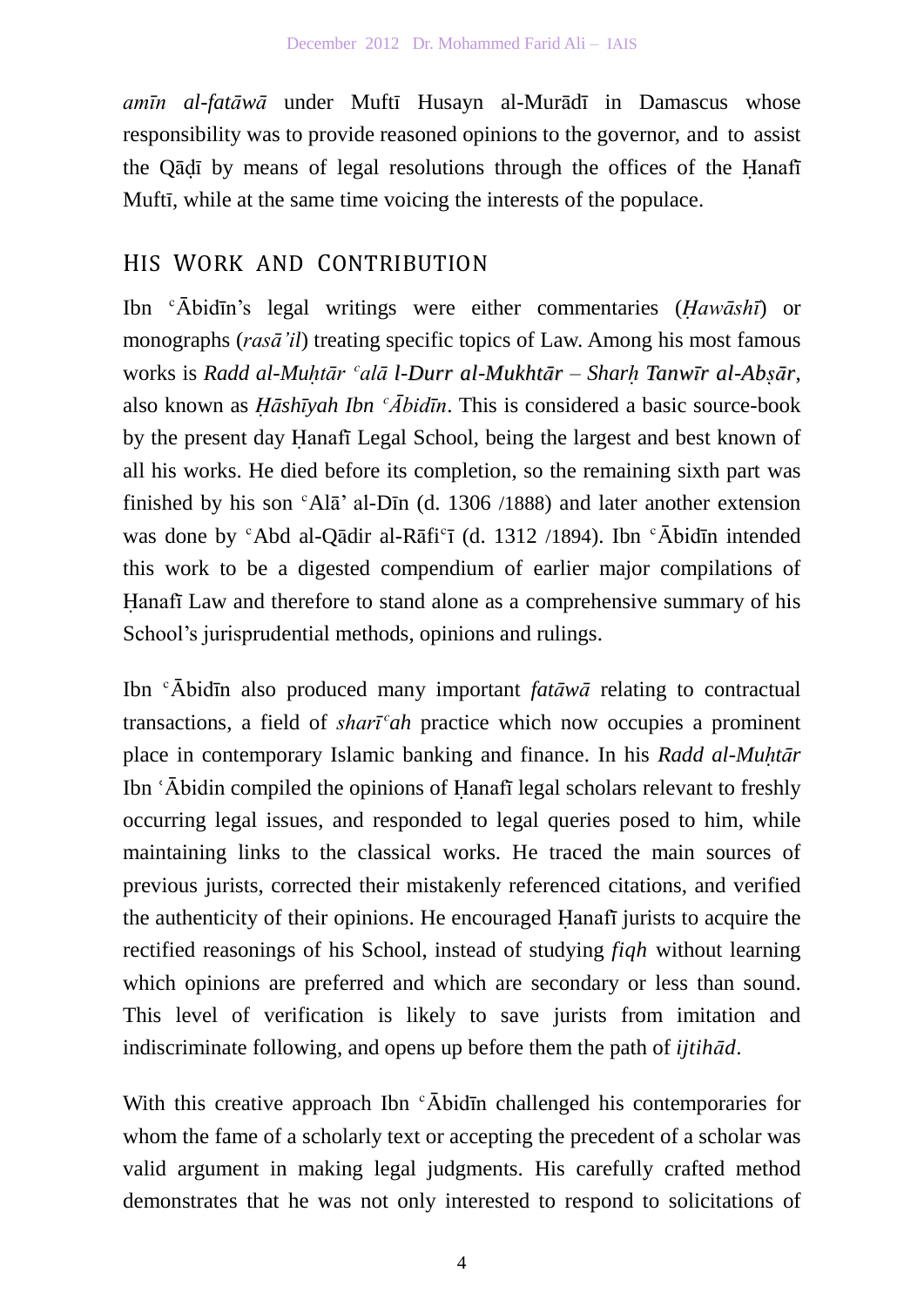*fatāwā* in his day, but was also concerned with the attitude of legal scholars entrusted with the important task of effectively serving the *fatwā*-granting institution. Ibn  $\epsilon$  Abid<sub>I</sub>  $\epsilon$  ime saw the close of the classical era, which convinced novice jurists to ignore well considered *ijtihad* by relying for solutions to freshly arising matters on a number of famous works by earlier scholars of their School. Ibn ʿĀbidīn took these *ʿulamā*' to task. He initiated the discussion of the underlying principles of deriving *fatwā*s and the requisite tools needed to serve this important Islamic institution. These two overriding concerns led him to another genre of writing known as *rasā'il* which served a similar role as academic research papers and monographs in scholarship today.

Ibn ʿĀbidīn produced thirty-one monographs on a wide variety of topics and issues relevant to both the principles of deriving a *fatwā*, as well as specific and detailed legal solutions. He undertook to explain certain intricate issues in expansive detail which could not be integrated into his response to specific questions, or on issues not explicated by scholars before him. For example, after providing brief treatments in his *Radd al-Muḥtār* he refers to his fullblown discussion in the form of a separate monograph. These treatises were first published in Istanbul with his work *ʿUqūd al-La'ālī fī al-Asānīd al-ʿAwālī* in 1287 AH/1870 CE and 1325/1907, and in Damascus in 1301/1883. All these treaties have been compiled and published together as a book entitled *Majmūʿat Rasā'il Ibn ʿĀbidīn*.

Two of Ibn  $\epsilon$ Abidin's monographs reached the peak of fame. One is his commentary or *Sharḥ* on his own work *ʿUqūd Rasm al-Muftī* [Chaplets on Deriving *Fatwā*] in which he interwove seventy poems relating to the principles of deriving reasoned opinions (*iftā'*). Studying this treatise is a prerequisite to this day for any scholar working in the muftī's office in the Indian subcontinent. His second most popular treatise is *Nashr al-ʿurf fī binā' baʿḍ al-aḥkām ʿalā al-ʿurf,* which Ibn ʿĀbidīn wrote specifically on 'customary practice' as a follow up on the discussion of *ʿurf* in his *Sharḥ ʿUqūd Rasm al-Muftī*. For Ibn ʿĀbidīn a scholar can only know the 'public interest' and 'necessary requirements' of people if he knows their customary practice. Contemporary authorities when discussing custom refer to this treatise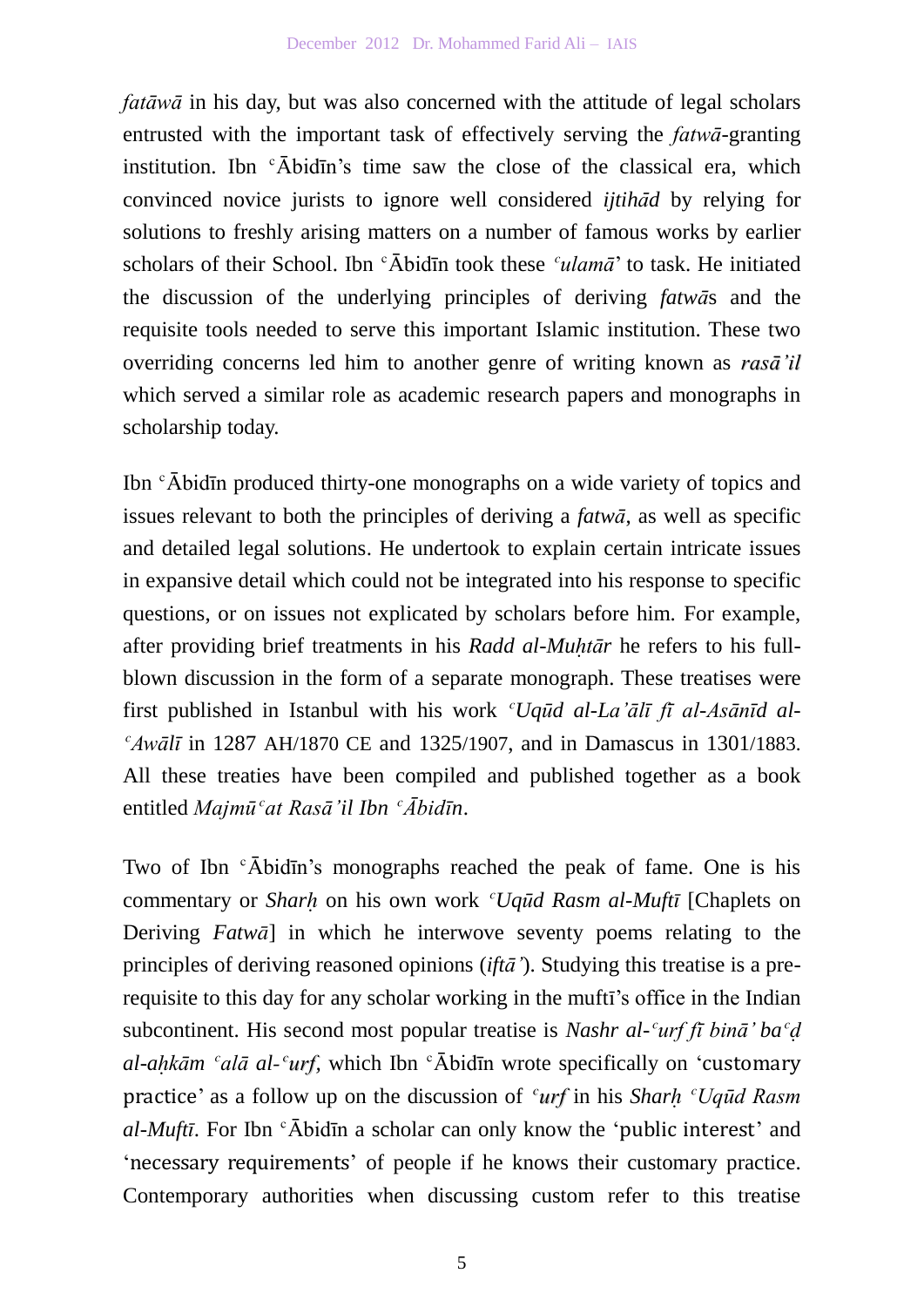frequently, citing Ibn  $\epsilon$   $\bar{A}$ bidīn as the authority on this subject.

# **LEGACY**

He passed away at 54 years of age on the  $21<sup>st</sup>$  of *Rab* $\overline{i}$ <sup>*c*</sup> *al-Thānī* 1252 / 1836, and was buried in the graveyard of al-Bāb al-Ṣaghīr beside the tomb of ʿAlā' al-Dīn al-Ḥaṣkafī (the author of *al-Durr al-Mukhtār*). Ibn ʿĀbidīn was described as a tall light-skinned man who wore the attire of the scholars of his time: the *jubbah* and caftan with a white turban coiled around a red *ṭarbush*. He was a devoted Sufi, a man of wide culture and interests, and an eminent figure in his society.

Surveying Ibn  $\epsilon$  Abid $\bar{n}$ 's large output of books and treatises indicates that he wrote on *fiqh*, *uṣūl al-fiqh*, *fatāwā*, as well as *taṣawwuf* and poetry, treating many issues arising in his time reflecting the political, social, and economic reality of Damascus and the Middle East. The topics of his monographs remind us that the creatively effective response of the men of religious learning in each era is necessary if they are earnest to bring about advancement of society and wellbeing of humans. The reasoned and well researched responses of the learned authorities are the blueprint for the architecture of civilisation. Most of his writings were commentaries upon classical *fatāwā* collections and juridical works. Indeed, classical works need re-interpretation in the light of evolving needs of society in every age. Legal issues based on custom, socio-economic realities, public wellbeing, and the requirements of previous societies demand more adequate and effective application in harmony with present conditions.

This type of deliberate reasoned approach demonstrates the universality and moderation of Islam for our present age which may accommodate people at various stages of modernity. Civilisational renewal is not feasible if the intellectual leaders who are the children of their own time (*Ibn al-zamān*) are not intellectually creative and relevant to human needs. Ibn  $\epsilon$ Abid $\bar{\text{in}}$ perceived that many *ʿulamā*' of his time were intellectually constrained by misunderstanding the notion of *taqlīd* and failing to search for fresh legal solutions for newly arising issues. To curb this, he refreshed the long forgotten style of writing *fiqh* and *fatāwā* with rectification and careful